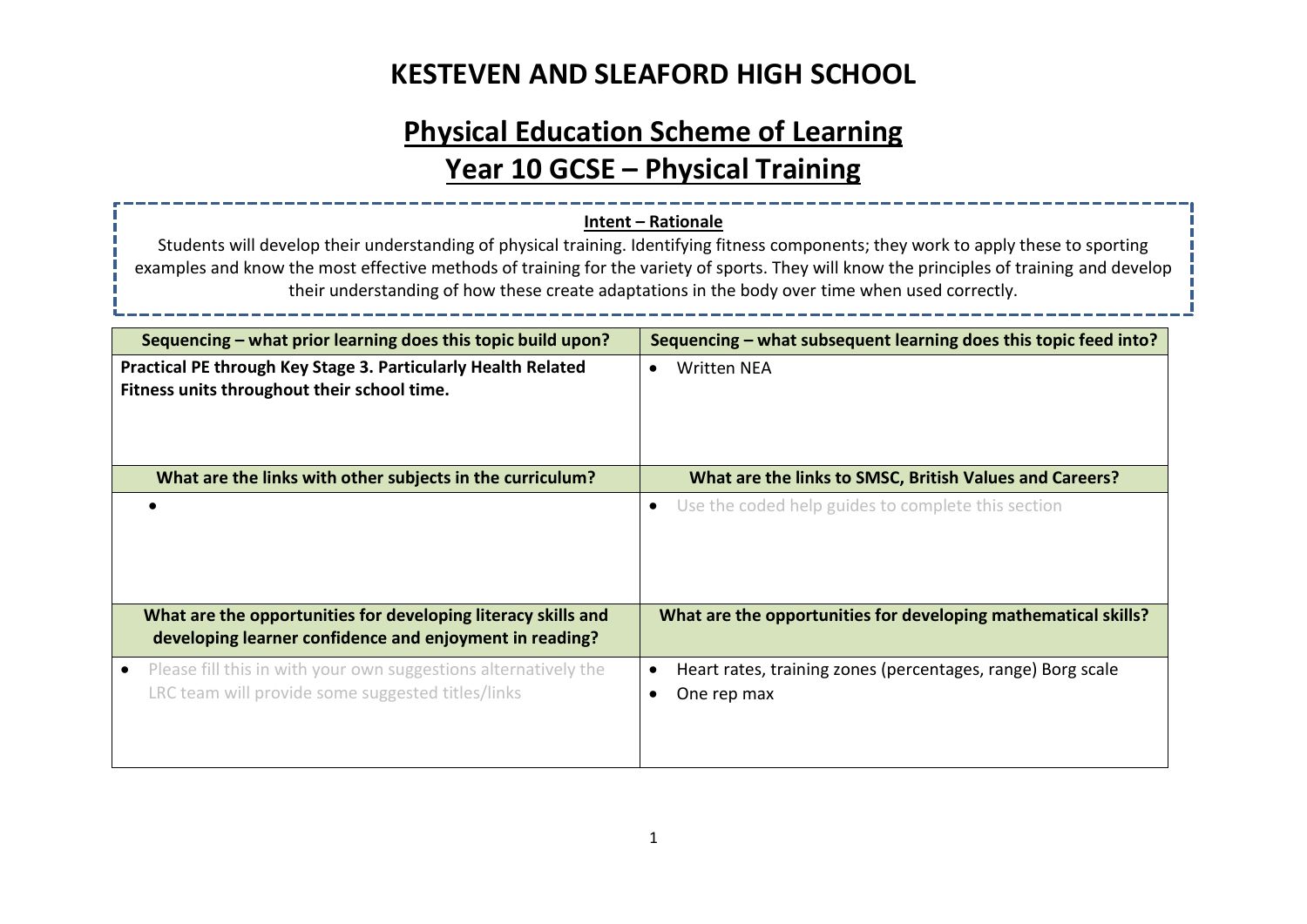# **Physical Education Scheme of Learning**

### **Year 10 GCSE – Physical Training**

**Intent – Concepts**

#### **What knowledge will students gain and what skills will they develop as a consequence of this topic?**

#### **Know**

Know the definitions for Health & Fitness. Be able to identify the different fitness components. Know the limitations of fitness tests. Know the different fitness tests and be able to carry some of these out correctly. Know the principles of training. Know the different types of training. Know the advantages & disadvantages of training types. Know the different % for training zones. To know how the three parts of the training season are divided. Know the methods used to avoid injury. Know how to warm up and cool down

#### **Apply**

Be able to explain the components of the FITT principle and how it overlaps with other principles of training. Understand how to use these principles to improve fitness. Be able to apply the principles of training to sporting examples. Be able to explain how to carry out these types of training. Develop use of key terminology when applying knowledge of physical training. Explain how to carry out the different types of training. Be able to explain High-Altitude training. Explain all aspects of warming up and cooling down.

#### **Extend**

Be able to explain the relationship between health and fitness. Analyse which fitness components would be most needed for specific sports. Be able to justify why fitness tests are used. Be able to analyse the results of fitness tests to make judgements Be able to justify the use of principles of training. Evaluate which types of training would be most suitable for different sports. Evaluate which training zone would be most suitable for different types of training. To be able to apply the three training seasons to a sport and evaluate why it is important. Be able to justify why High-Altitude training would benefit a distance performer. Be able to explain why certain methods used to avoid injury would be appropriate in specific sports. Evaluate all aspects of warming up and cooling down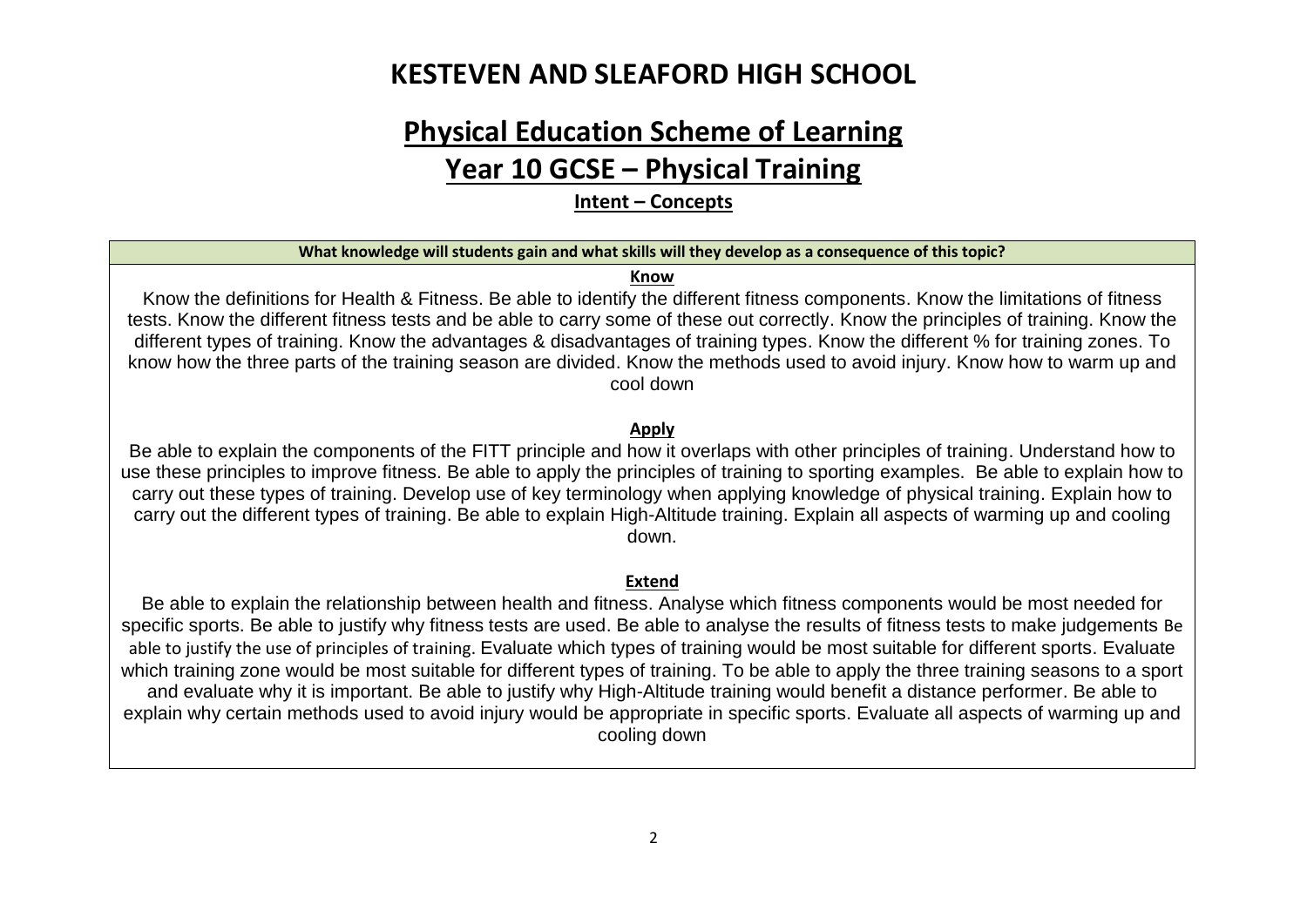| What subject specific language will be used and developed in this<br>topic?                                                                                                                                                                                                                                                                                                                                                                                                                                                                                                                                                                                                                                                          | What opportunities are available for assessing the progress of<br>students?                                                                                                          |
|--------------------------------------------------------------------------------------------------------------------------------------------------------------------------------------------------------------------------------------------------------------------------------------------------------------------------------------------------------------------------------------------------------------------------------------------------------------------------------------------------------------------------------------------------------------------------------------------------------------------------------------------------------------------------------------------------------------------------------------|--------------------------------------------------------------------------------------------------------------------------------------------------------------------------------------|
| Aerobic training zone<br>The aerobic training zone allows the aerobic system to be trained. To<br>define aerobic training zone:<br>1. Calculate maximum heart rate (220 bpm) minus<br>age: 220-age<br>2. Work at 60-80% of maximum heart rate.<br>Agility<br>The ability to move and change direction quickly (at speed) whilst<br>maintaining control.<br>Altitude<br>A geographical area (of land) which is over 2,000 m above sea level.<br>Altitude training (traditional)<br>Training at altitude where there is less oxygen. The body adapts by making<br>more red blood cells to carry oxygen. The additional oxygen carrying red<br>blood cells is an advantage for endurance athletes returning to sea level to<br>compete. | Formative assessment in low stakes quizzes, kahoots and recall<br>games.<br>Exam questions used to assess application of knowledge<br>EOTT to assess application in timed conditions |
| Altitude sickness<br>Nausea caused by training at altitude.                                                                                                                                                                                                                                                                                                                                                                                                                                                                                                                                                                                                                                                                          |                                                                                                                                                                                      |
| <b>Balance</b><br>The maintenance of the centre of mass over the base of support.<br>Reference can be made to whilst static (still) or dynamic (whilst moving).<br>Circuit training<br>A series of exercise stations whereby periods of work are interspersed<br>with periods of rest.<br>Closed season<br>Post (transition). It is defined as:                                                                                                                                                                                                                                                                                                                                                                                      |                                                                                                                                                                                      |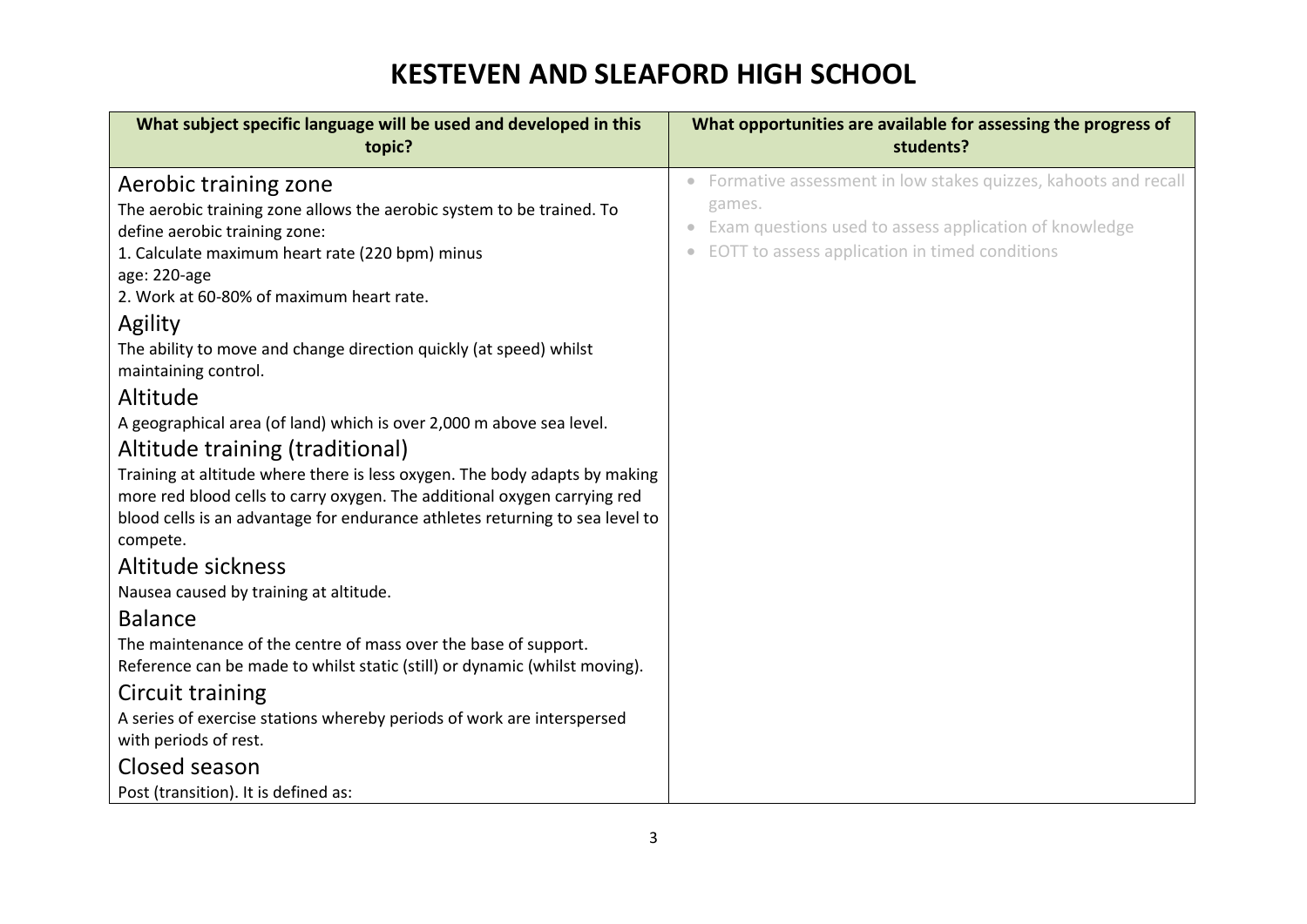| • period of rest to recuperate                                              |
|-----------------------------------------------------------------------------|
| · players doing gentle aerobic exercise to maintain general fitness         |
| • fully rested and ready for pre-season training.                           |
| Coordination                                                                |
| The ability to use different (two or more) parts of the body together,      |
| smoothly and efficiently.                                                   |
| Competition season (peak)                                                   |
| It is defined as:                                                           |
| • playing season                                                            |
| • taking part in matches every week                                         |
| • maintenance of fitness related to the activity but not too much training  |
| as it may cause fatigue, which would decrease performance                   |
| • concentration on skills/set plays to improve team performance.            |
| Continuous training                                                         |
| Involves working for a sustained period of time without rest. It improves   |
| cardio-vascular fitness. Sometimes referred to as a steady state training.  |
| <b>Fartlek training</b>                                                     |
| Swedish for 'speed play'. Periods of fast work with intermittent periods of |
| slower work. Often used in running, ie sprint, jog, walk, jog, sprint, etc. |
| Fatigue                                                                     |
| Either physical or mental, fatigue is a feeling of extreme or severe        |
| tiredness due to a build-up of lactic acid or working for long periods of   |
| time.                                                                       |
| <b>Fitness</b>                                                              |
| The ability to meet/cope with the demands of the environment.               |
| <b>FITT</b>                                                                 |
| FITT is used to increase the amount of work the body does, in order to      |
| achieve overload (see SPORT). FITT stands for:                              |
| • frequency - how often you train                                           |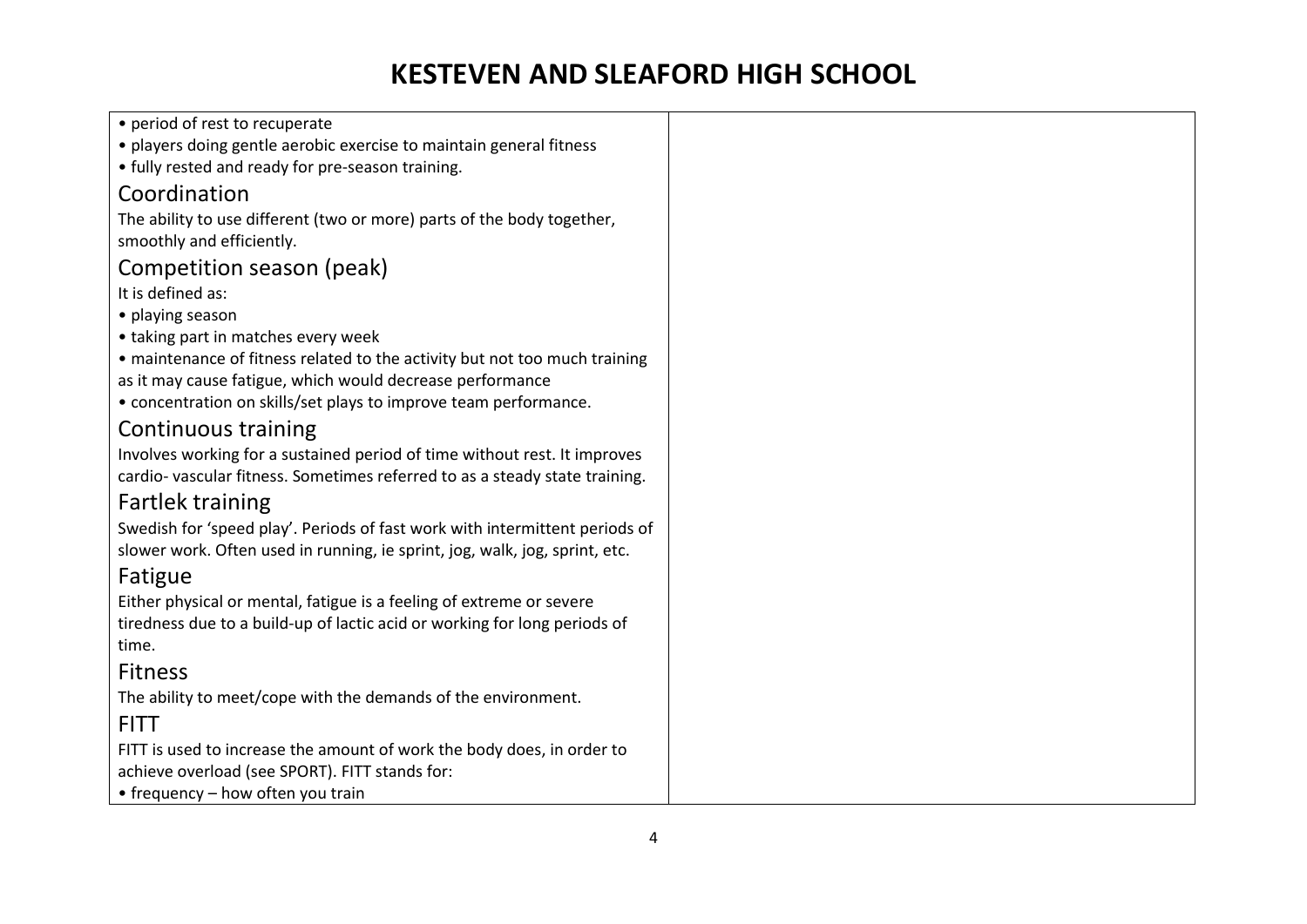| $\bullet$ intensity – how hard you train                                                                                                                                                                                                                                                                    |
|-------------------------------------------------------------------------------------------------------------------------------------------------------------------------------------------------------------------------------------------------------------------------------------------------------------|
| • time - the length of the training session                                                                                                                                                                                                                                                                 |
| • type - the specific method, eg continuous training.                                                                                                                                                                                                                                                       |
| Flexibility                                                                                                                                                                                                                                                                                                 |
| The range of movements possible at a joint.                                                                                                                                                                                                                                                                 |
| High intensity interval training (HITT)                                                                                                                                                                                                                                                                     |
| It's an exercise strategy alternating periods of short intense anaerobic                                                                                                                                                                                                                                    |
| exercise with less intense recovery periods (see Interval training).                                                                                                                                                                                                                                        |
| Interval training                                                                                                                                                                                                                                                                                           |
| Periods of training/work that are followed by periods of rest, eg work,<br>rest, work, rest (see High intensity interval training).                                                                                                                                                                         |
| Maximal heart rate                                                                                                                                                                                                                                                                                          |
| Calculated by: 220-age                                                                                                                                                                                                                                                                                      |
| Mental health and well-being                                                                                                                                                                                                                                                                                |
| A state of well-being in which every individual realises his/her own<br>potential, can cope with the normal stresses of life, can work productively<br>and fruitfully, and is able to make a contribution to her or his community<br>(as per WHO). It works in conjunction with physical and social health. |
| Muscular endurance (similar to dynamic strength)                                                                                                                                                                                                                                                            |
| Ability of a muscle or muscle group to undergo repeated contractions,<br>avoiding fatigue.                                                                                                                                                                                                                  |
| One rep max                                                                                                                                                                                                                                                                                                 |
| The maximal amount that can be lifted in one repetition by a<br>muscle/group of muscles (with the correct technique).                                                                                                                                                                                       |
| Physical health and well-being                                                                                                                                                                                                                                                                              |
| All body systems working well, free from illness and injury. Ability to carry                                                                                                                                                                                                                               |
| out everyday tasks. It works in conjunction with social and mental health.                                                                                                                                                                                                                                  |
| Post season (transition)                                                                                                                                                                                                                                                                                    |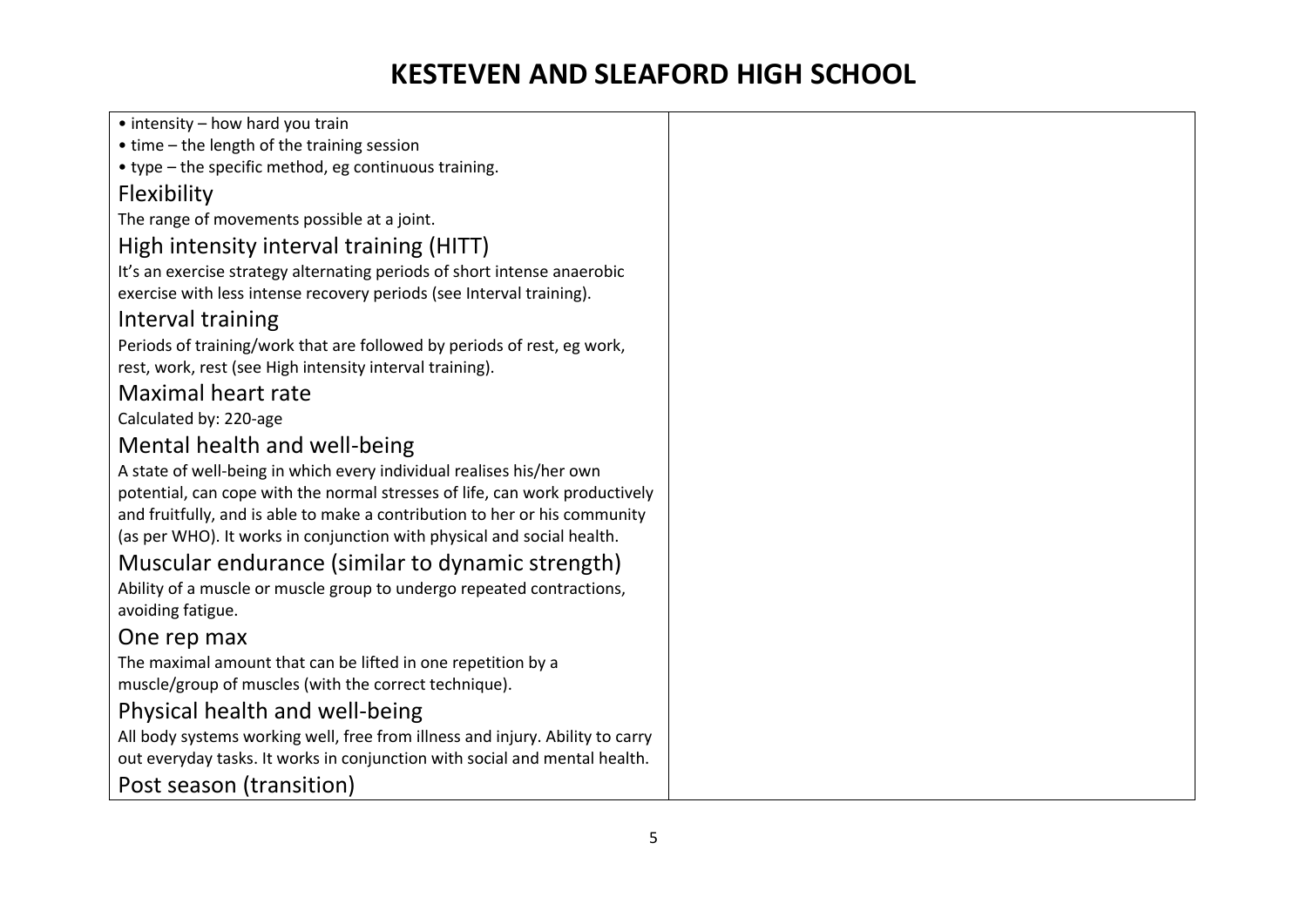| Period of rest/active recovery/light aerobic work after the competition                           |
|---------------------------------------------------------------------------------------------------|
| period                                                                                            |
| (season).                                                                                         |
| Power/explosive strength (anaerobic power)                                                        |
| The product of strength and speed, ie strength x speed.                                           |
| Pre-season (preparation)                                                                          |
| It is defined as:                                                                                 |
| • period leading up to competition                                                                |
| • usually using continuous/fartlek/interval training sessions to increase<br>aerobic fitness      |
| • weight training to build up strength and muscular endurance                                     |
| • developing techniques specific to the sport in order to be fully prepared                       |
| for matches at start of season and therefore be more successful.                                  |
| Principles of overload                                                                            |
| Frequency, intensity, time and type (see FITT).                                                   |
| Principles of training                                                                            |
| Specificity, progressive overload, reversibility and tedium (see SPORT).                          |
| Qualitative                                                                                       |
| More of a subjective than an objective appraisal. Involving opinions                              |
| relating to the quality of a performance rather than the quantity (eg score,<br>placing, number). |
| Quantitative                                                                                      |
| A measurement which can be quantified as a number, eg time in seconds                             |
| or goals scored. There is no opinion expressed (qualitative). It is a fact.                       |
| <b>Reaction time</b>                                                                              |
| The time taken to initiate a response to a stimulus, ie the time from the                         |
| initiation of the stimulus (eg starting gun in 100 m) to starting to initiate a                   |
| response (eg starting to move out of the blocks in 100 m).                                        |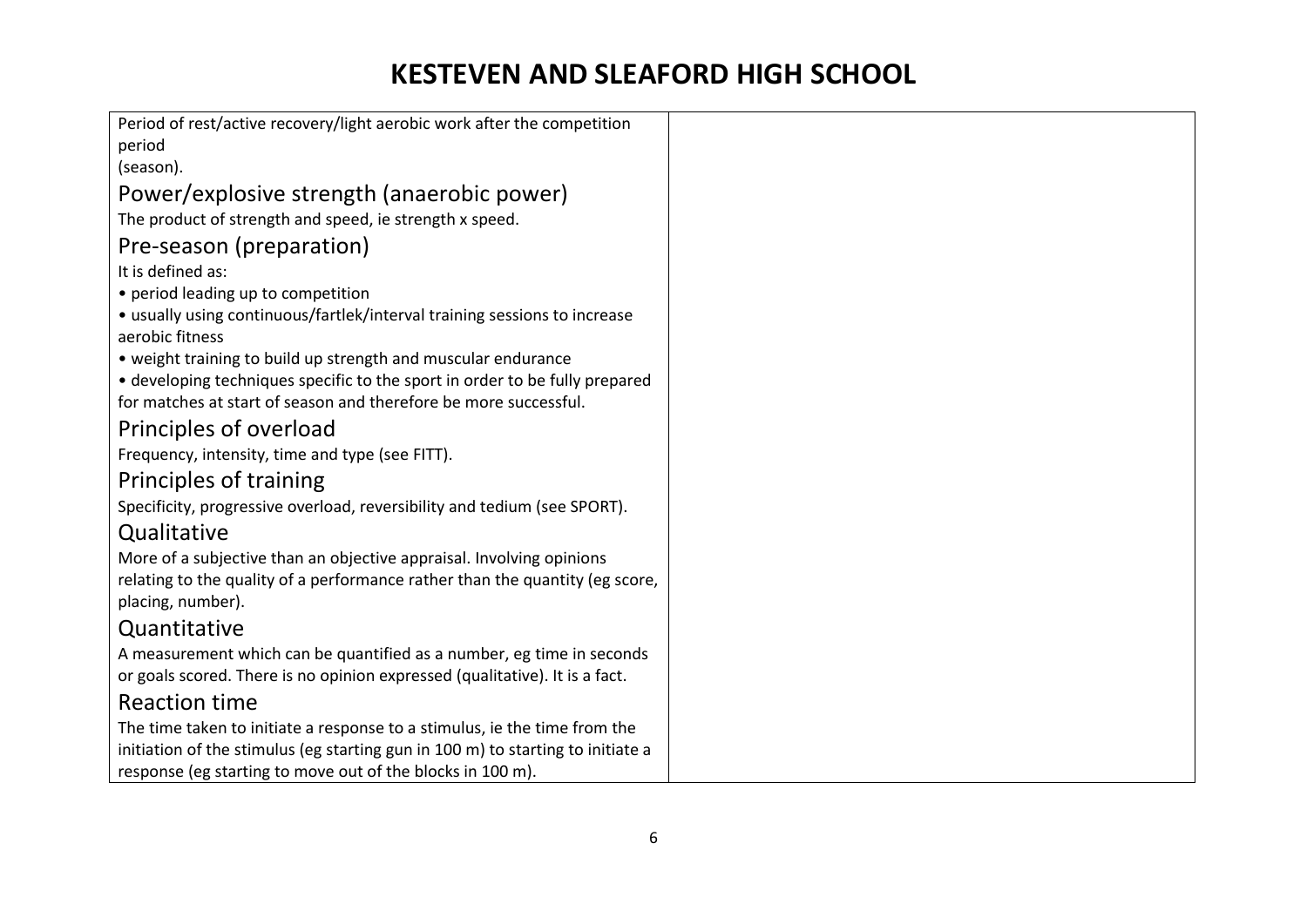#### Recovery

Time required to repair the damage to the body caused by training or competition.

#### Reliability

Relating to the consistency and repeatability of a test (ie to produce same or similar scores).

#### Repetitions

The number of times an individual action is performed. A set is a group of repetitions.

#### Season

A period of time during which competition takes place or training seasons, dividing the year up into sectional parts for pre-determined benefits. Training seasons include:

• pre-season (preparation)

• competition season (peak)

• post-season (transition). See these terms for definitions. Sedentary

### lifestyle

A lifestyle with irregular or no physical activity.

#### Social health and well-being

Basic human needs are being met (food, shelter and clothing). The individual has friendship and support, some value in society, is socially active and has little stress in social circumstances. It works in conjunction with physical and mental health.

#### Speed

The maximum rate at which an individual is able to perform a movement or cover a distance in a period of time, putting the body parts into action as quickly as possible. Calculated by: distance ÷ time SPORT (the principles of training)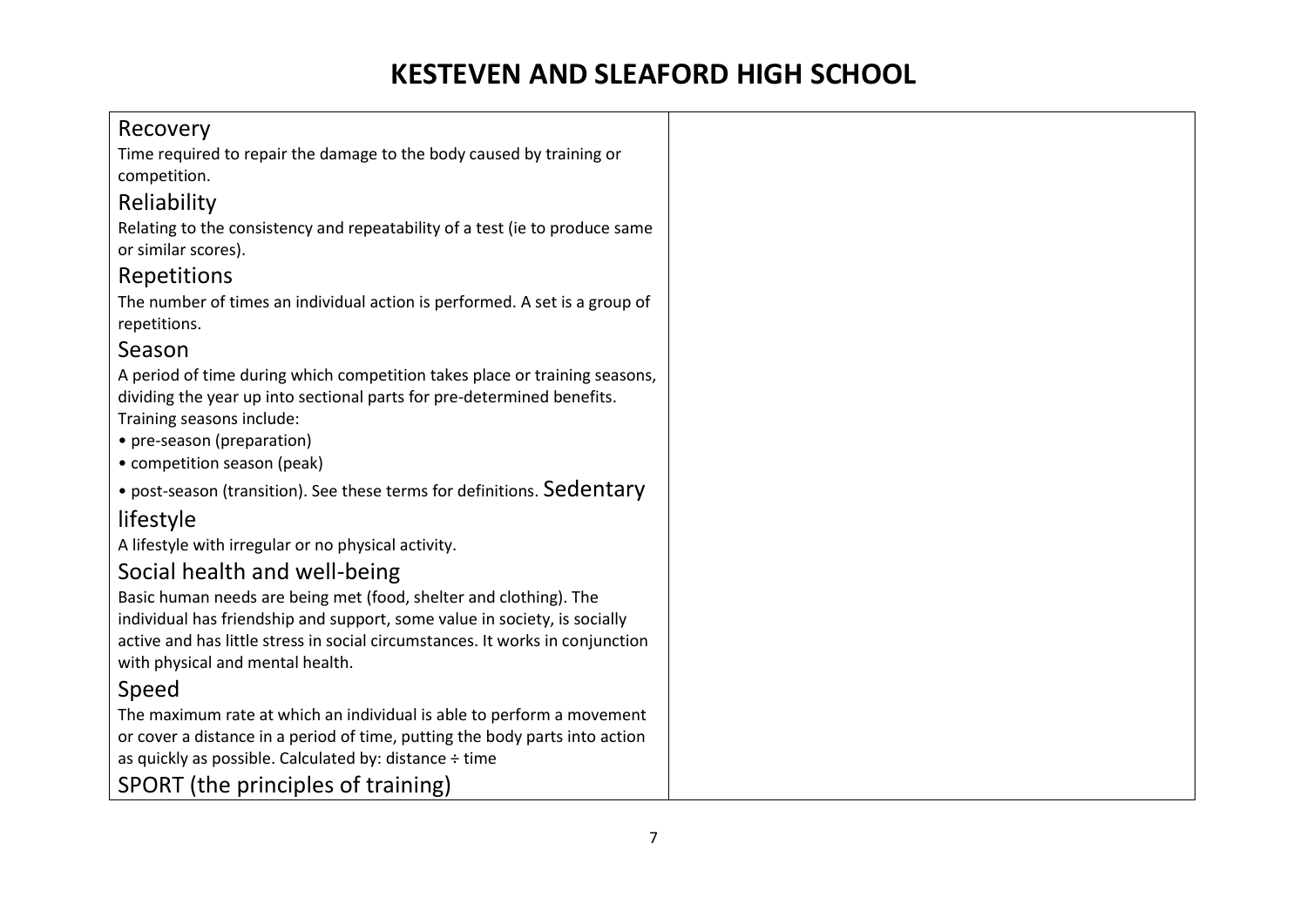| Specificity                                                                         |  |
|-------------------------------------------------------------------------------------|--|
| Making training specific to the sport being played/movements                        |  |
| used/muscles used/energy system(s) used.                                            |  |
| Progressive overload                                                                |  |
| Gradual increase of the amount of overload so that fitness gains occur,             |  |
| but without potential for injury. Overload is the gradual increase of stress        |  |
| placed upon the body during exercise training (more than normal).                   |  |
| Reversibility                                                                       |  |
| Losing fitness levels when you stop exercising.                                     |  |
| Tedium                                                                              |  |
| Boredom that can occur from training the same way every time. Variety is<br>needed. |  |
| <b>Static stretching</b>                                                            |  |
| Holding a stretch still/held/isometric.                                             |  |
| Strength                                                                            |  |
| The ability to overcome a resistance. This can be explosive, static or              |  |
| dynamic:                                                                            |  |
| • explosive - see Power                                                             |  |
| • static – static ability to hold a body part (limb) in a static position.          |  |
| Muscle length stays the same/maximum force that can be applied to an                |  |
| immoveable object                                                                   |  |
| • dynamic - see Muscular endurance for similarity.                                  |  |
| <b>Suppleness</b>                                                                   |  |
| As with flexibility, the range of movement possible at a joint.                     |  |
| Target zone                                                                         |  |
| The range within which athletes need to work for aerobic training to take           |  |
| place                                                                               |  |
| (60-80% of maximum heart rate).                                                     |  |
| <b>Training</b>                                                                     |  |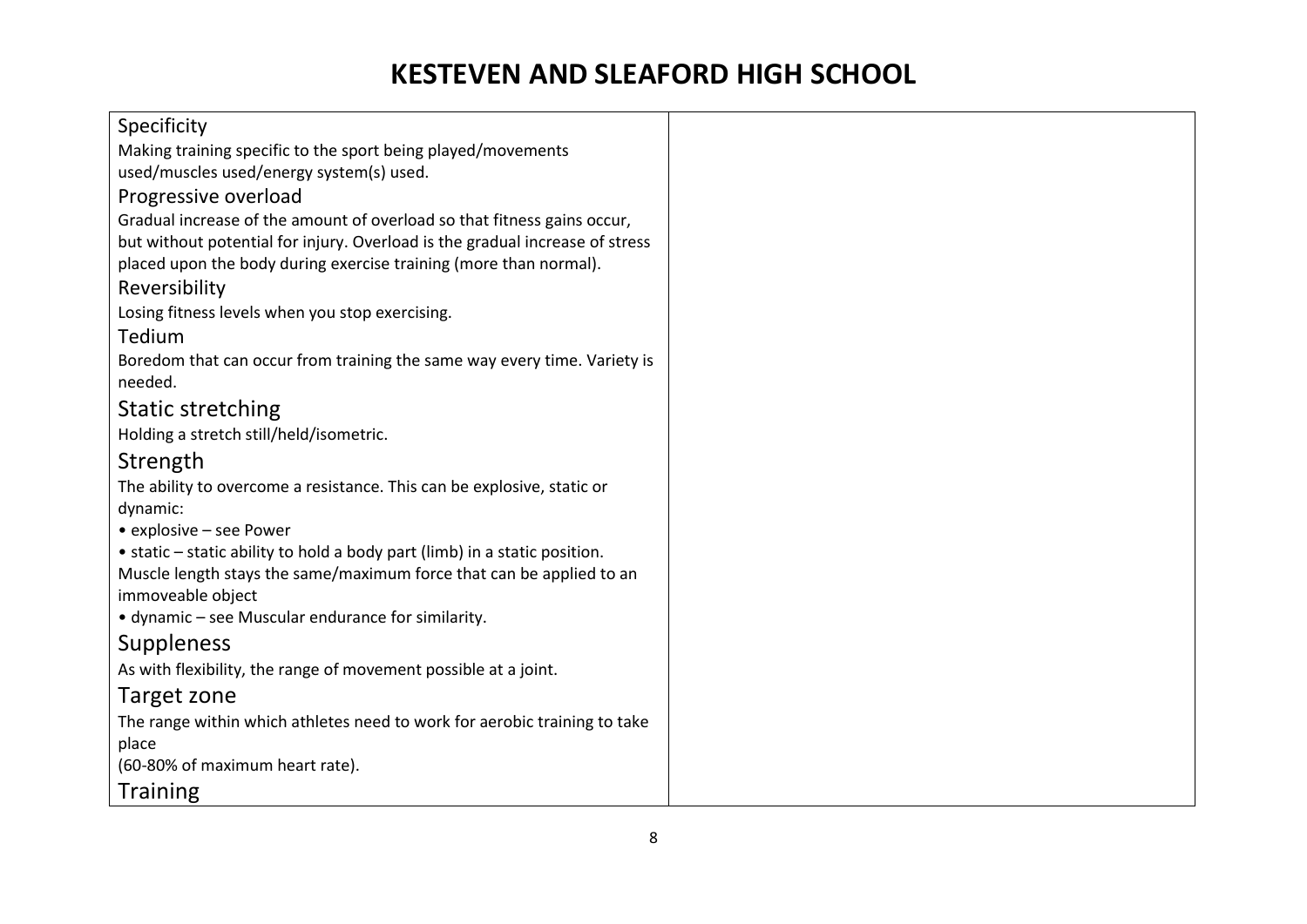| A well-planned programme which uses scientific principles to improve<br>performance, skill, game ability, motor and physical fitness.     |  |
|-------------------------------------------------------------------------------------------------------------------------------------------|--|
| Training thresholds                                                                                                                       |  |
| The actual boundaries of the target zone.                                                                                                 |  |
| Validity                                                                                                                                  |  |
| The extent to which a test or method measures what it sets out to                                                                         |  |
| measure.                                                                                                                                  |  |
| Weight training                                                                                                                           |  |
| The use of weights/resistance to cause adaptation of the muscles.                                                                         |  |
| Well-being                                                                                                                                |  |
| Involves physical, mental and social well-being. The dynamic process that<br>gives people a sense of being comfortable, healthy or happy. |  |
|                                                                                                                                           |  |

#### **Intent – Concepts**

| Lesson title                    | <b>Learning challenge</b>                                  | <b>Higher level challenge</b>                                                   | <b>Suggested activities and resources</b>                                                      |
|---------------------------------|------------------------------------------------------------|---------------------------------------------------------------------------------|------------------------------------------------------------------------------------------------|
| Health & Fitness & relationship |                                                            | Be able to explain the                                                          | T:\KSHS\Departments\Curriculum\PE\AQA                                                          |
|                                 | Know the definitions for                                   | relationship between health                                                     | GCSE course from 2016\7 - Physical                                                             |
|                                 | <b>Health &amp; Fitness</b>                                | and fitness                                                                     | Training                                                                                       |
| <b>Components of fitness</b>    | Be able to identify the<br>different fitness<br>components | Analyse which fitness<br>components would be most<br>needed for specific sports | T:\KSHS\Departments\Curriculum\PE\AQA<br>GCSE course from 2016\7 - Physical<br><b>Training</b> |
| <b>Fitness testing</b>          | Know the limitations of<br>fitness tests                   | Be able to justify why<br>fitness tests are used                                | T:\KSHS\Departments\Curriculum\PE\AQA<br>GCSE course from 2016\7 - Physical<br><b>Training</b> |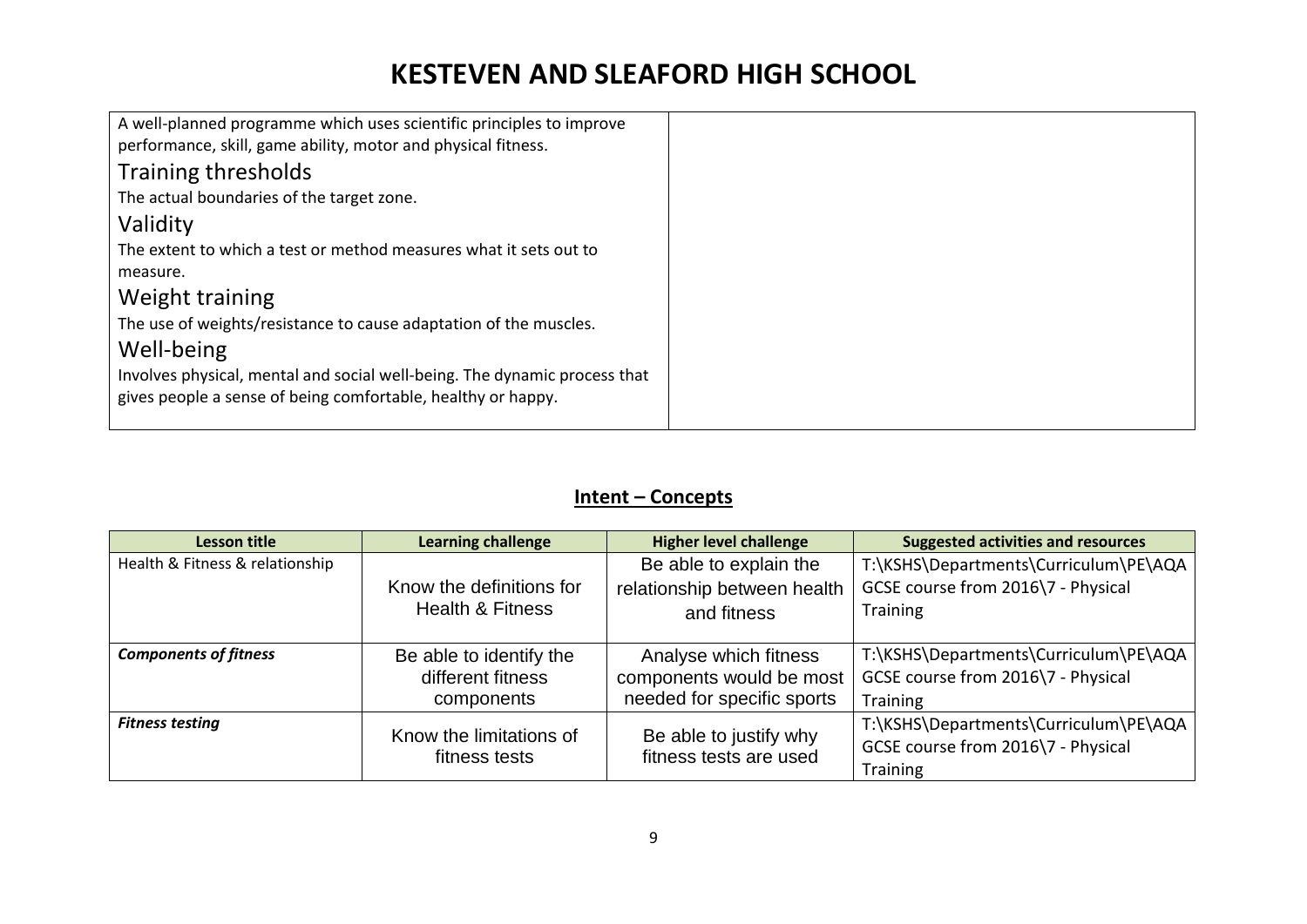| <b>Fitness testing (data)</b><br><b>Principles of training</b>  | Know the different fitness<br>tests and be able to carry<br>some of these out correctly<br>Know the principles of<br>training | Be able to analyse the<br>results of fitness tests to<br>make judgements<br>Understand how to use<br>these principles to improve<br>fitness | T:\KSHS\Departments\Curriculum\PE\AQA<br>GCSE course from 2016\7 - Physical<br><b>Training</b><br>T:\KSHS\Departments\Curriculum\PE\AQA<br>GCSE course from 2016\7 - Physical<br><b>Training</b> |
|-----------------------------------------------------------------|-------------------------------------------------------------------------------------------------------------------------------|---------------------------------------------------------------------------------------------------------------------------------------------|--------------------------------------------------------------------------------------------------------------------------------------------------------------------------------------------------|
| <b>Principles of training</b>                                   | Be able to explain the<br>components of the FITT<br>principle and how it<br>overlaps with other<br>principles of training     | Be able to apply the<br>principles of training to<br>sporting examples and<br>justify their use                                             | T:\KSHS\Departments\Curriculum\PE\AQA<br>GCSE course from 2016\7 - Physical<br><b>Training</b>                                                                                                   |
| <b>Types of training</b>                                        | Know the different types of<br>training and be able to<br>explain how to carry out<br>these types of training                 | Explain how to carry out<br>the different types of<br>training                                                                              | T:\KSHS\Departments\Curriculum\PE\AQA<br>GCSE course from 2016\7 - Physical<br><b>Training</b>                                                                                                   |
| <b>Types of training to include</b><br>advantages/disadvantages | Know the advantages &<br>disadvantages of training<br>types                                                                   | Evaluate which types of<br>training would be most<br>suitable for different sports                                                          | T:\KSHS\Departments\Curriculum\PE\AQA<br>GCSE course from 2016\7 - Physical<br><b>Training</b>                                                                                                   |
| <b>Working intensities (data)</b>                               | Know the different % for<br>training zones                                                                                    | Evaluate which training<br>zone would be most<br>suitable for different types<br>of training                                                | T:\KSHS\Departments\Curriculum\PE\AQA<br>GCSE course from 2016\7 - Physical<br><b>Training</b>                                                                                                   |
| Recap                                                           | Develop use of key<br>terminology when applying<br>knowledge of physical<br>training                                          | Develop evaluation and<br>analysis skills when<br>referring to physical training<br>topics                                                  | T:\KSHS\Departments\Curriculum\PE\AQA<br>GCSE course from 2016\7 - Physical<br><b>Training</b>                                                                                                   |